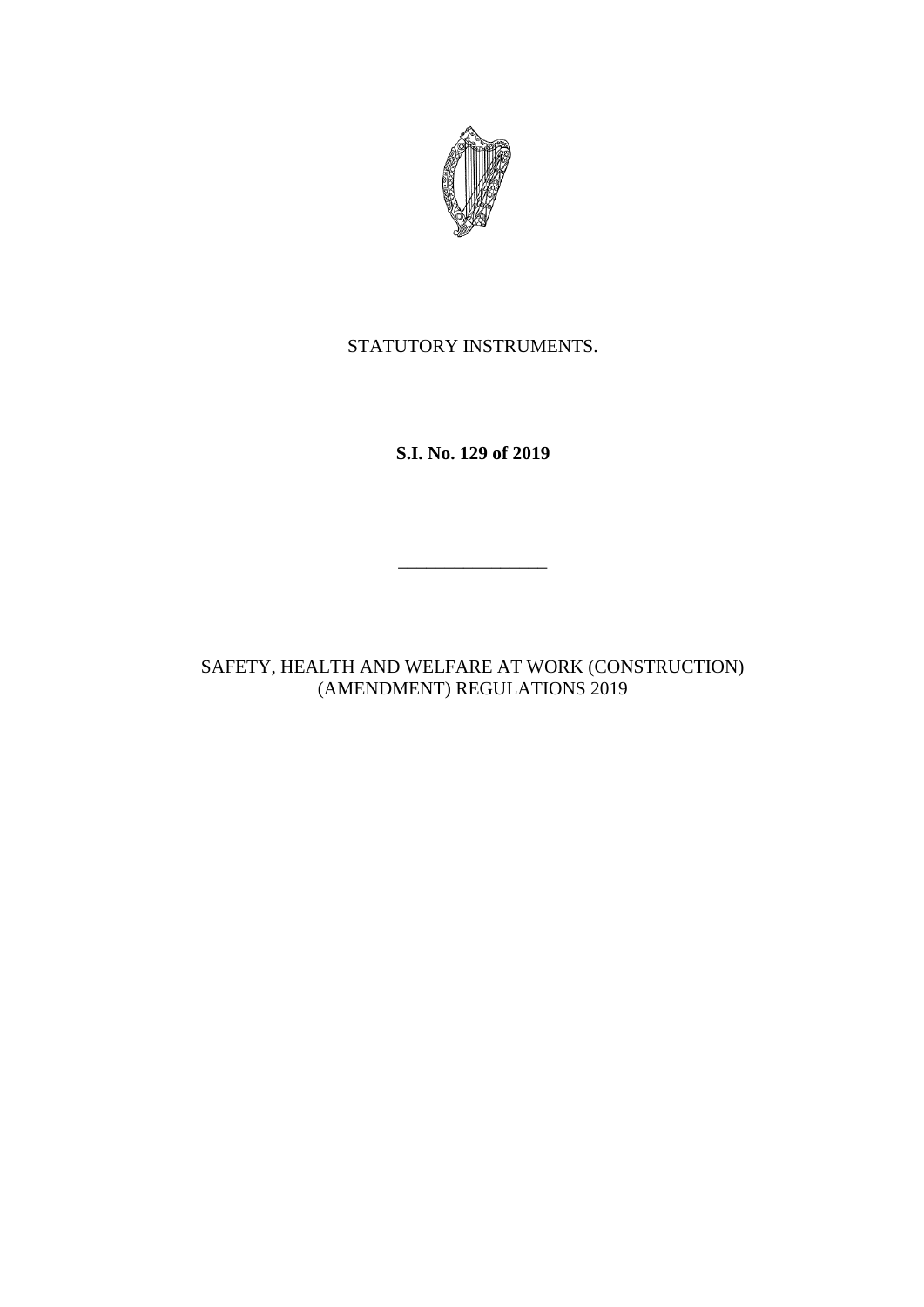## S.I. No. 129 of 2019

# SAFETY, HEALTH AND WELFARE AT WORK (CONSTRUCTION) (AMENDMENT) REGULATIONS 2019

I, PAT BREEN, Minister of State at the Department of Business, Enterprise and Innovation, in exercise of the powers conferred on me by section 58 of the Safety, Health and Welfare at Work Act 2005 (No. 10 of 2005) (as adapted by the Jobs, Enterprise and Innovation (Alteration of Name of Department and Title of Minister) Order 2017 (S.I. No. 364 of 2017)) and the Business, Enterprise and Innovation (Delegation of Ministerial Functions) Order 2017 (S.I. No. 569 of 2017), and after consultation with the Health and Safety Authority, hereby make the following regulations:

1. (1) These Regulations may be cited as the Safety, Health and Welfare at Work (Construction) (Amendment) Regulations 2019.

(2) The Principal Regulations and these Regulations may be cited together as the Safety, Health and Welfare at Work (Construction) Regulations 2013 and 2019.

2. In these Regulations "Principal Regulations" means the Safety, Health and Welfare at Work (Construction) Regulations 2013 (S.I. No. 291 of 2013).

3. Regulation 2 of the Principal Regulations is amended—

- (*a*) in paragraph  $(1)$ 
	- (i) by deleting the definitions of "FÁS" and "FETAC award",
	- (ii) by inserting after the definition of "man-lock" the following definition:

"'Member State' has the meaning assigned to it in the Professional Qualifications Regulations;",

(iii) by inserting after the definition of "plant or equipment" the following definition:

"'Professional Qualifications Regulations' means the European Union (Recognition of Professional Qualifications) Regulations 2017 (S.I. No. 8 of 2017);", and

(iv) by inserting after the definition of "shotfiring operations" the following definition:

"'SOLAS' means An tSeirbhís Oideachais Leanúnaigh agus Scileanna", and

(*b*) by substituting for paragraph (4) the following:

"(4) Taking account of the Professional Qualifications Regulations 2017, SOLAS is responsible for the issue of valid construction skills registration cards, with photographic identification, under Schedule 5 and for the maintenance of a register of the cards issued.".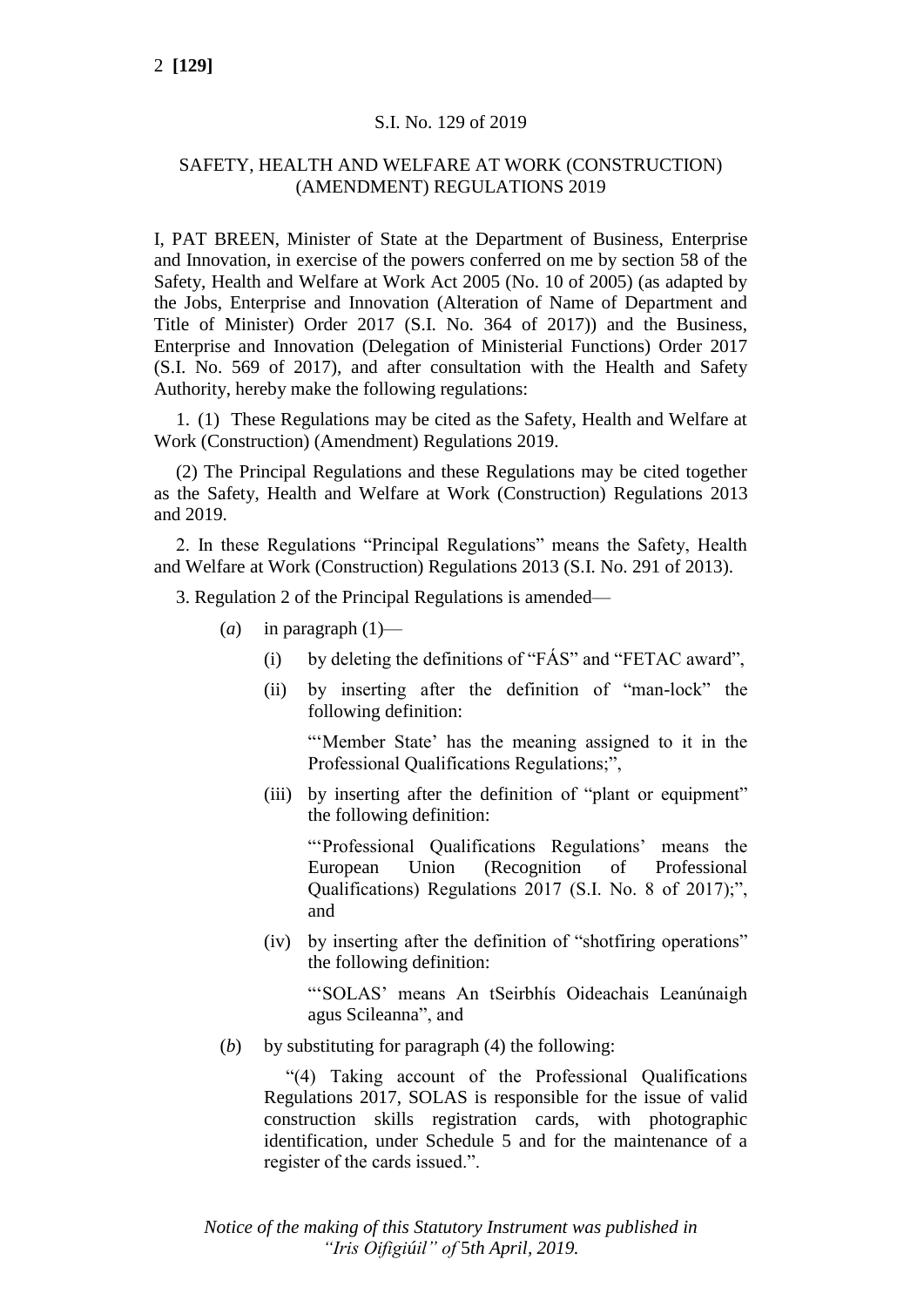4. The Principal Regulations are amended by substituting for Schedule 4 the following:

## "Schedule 4

*Regulations 4, 19, 25 and 29*

## Safety Awareness Scheme

- 1. A valid safety awareness registration card is one of the following:
	- *(a)* the SOLAS Safe Pass registration card issued following completion of the SOLAS Safe Pass training programme;
	- *(b)* a registration card, with photographic identification, issued by such body in the State as may be prescribed by the Minister under the Act, for the purpose of the issuing of safety awareness cards;
	- *(c)* a registration card issued in association with a scheme—
		- *(i)* in a Member State other than the State, where SOLAS has approved the scheme as being equivalent to the Safe Pass scheme, or
		- *(ii)* in a state which is not a Member State, where SOLAS has approved the scheme as being equivalent to the Safe Pass scheme.

2. A safety awareness registration card shall only be valid for the purpose of these Regulations for a period of 4 years from the date of completion of the programme or scheme in respect of which it was issued.".

5. Schedule 5 to the Principal Regulations is amended by substituting for paragraph 2 the following:

"2. SOLAS shall issue a construction skills registration card to a person who applies to it and has been awarded—

- (*a*) an award from QQI for the purpose of this Schedule in a task listed in paragraph 1(1),
- (*b*) an award from another body in the State which is recognised by SOLAS as equivalent to the award referred to in clause (a),
- (*c*) an award approved by a body in another Member State and recognised by SOLAS under the Professional Qualifications Regulations as equivalent to the award referred to in clause (a), or
- (*d*) an award approved by a body in a state other than a Member State and recognised by SOLAS as equivalent to the award referred to in clause (a).".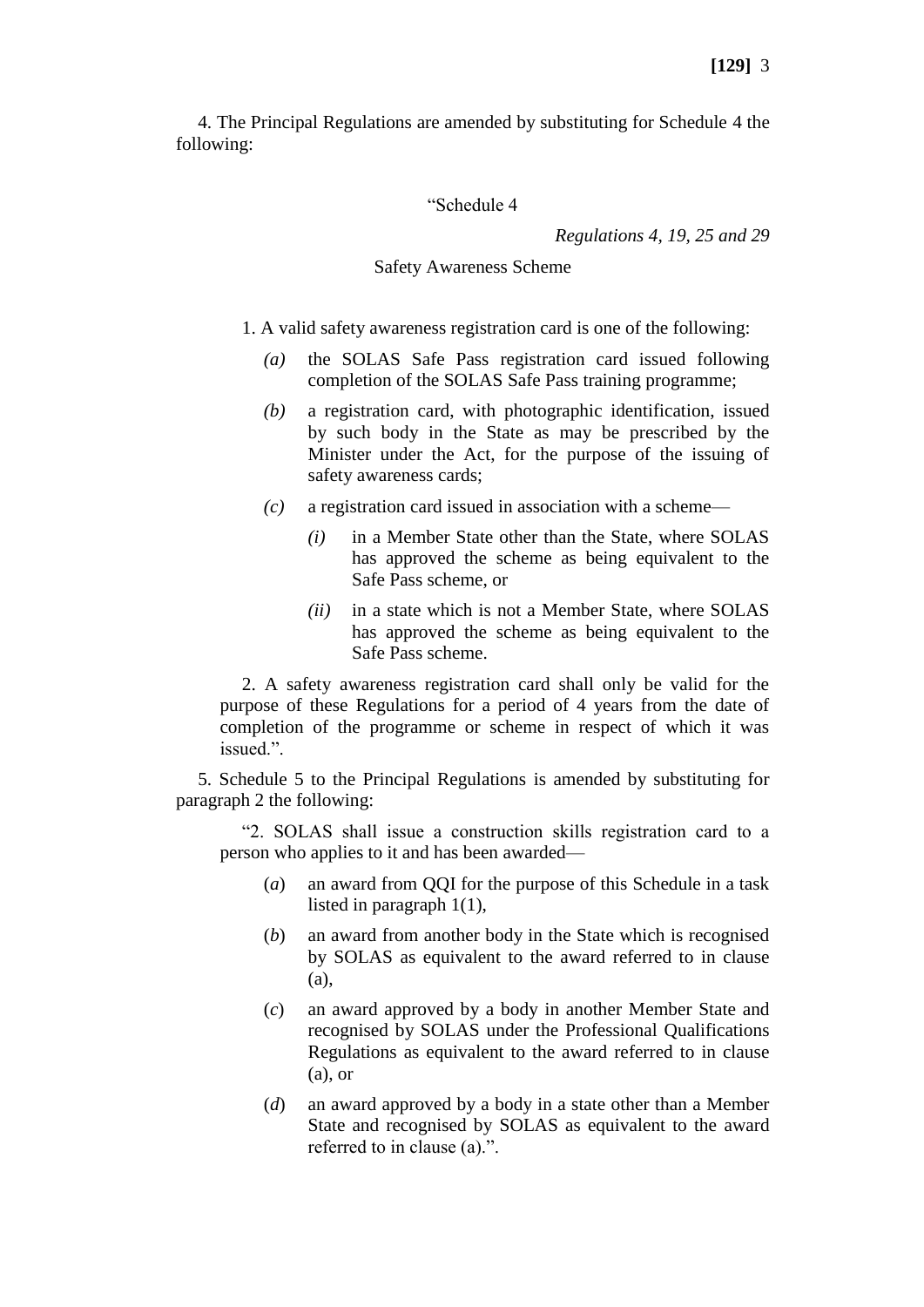4 **[129]**

GIVEN under my hand, 2 April 2019.

PAT BREEN, Minister of State at the Department of Business, Enterprise, and Innovation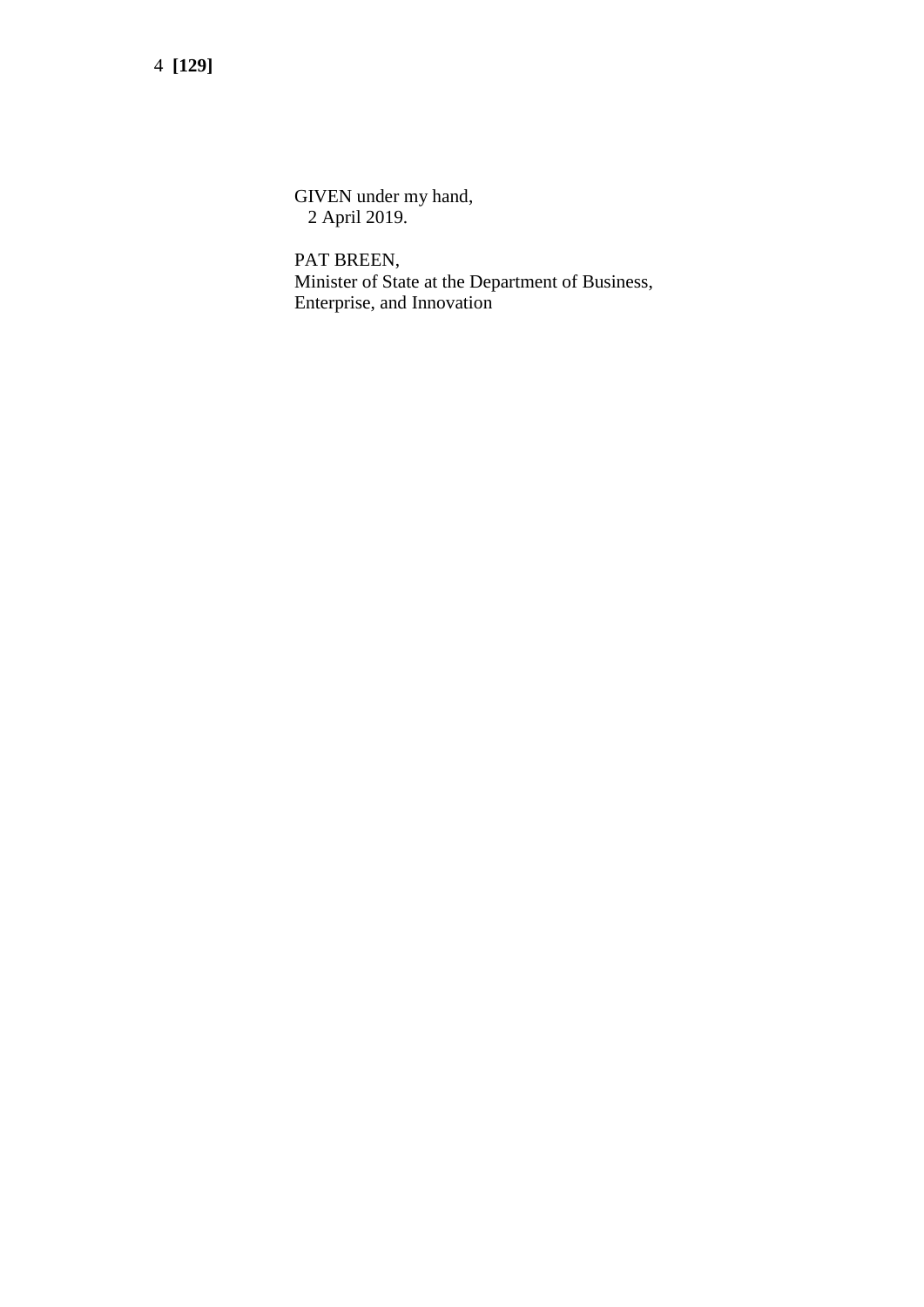#### **EXPLANATORY NOTE**

# *(This note is not part of the Instrument and does not purport to be a legal interpretation.)*

The purpose of these Regulations is to amend the Safety, Health and Welfare at Work (Construction) Regulations 2013 (S.I. No. 291 of 2013) to facilitate the recognition by SOLAS of equivalent registration cards to Safe Pass and construction skills certification schemes from states other than Member States as compliant with the provisions of these Regulations.

The Regulations also change any references to FÁS to SOLAS and similarly change references to FETAC to QQI following the establishment of the Quality and Qualifications Ireland and make specific provision in respect of the period of validity of a Safe Pass card for the purpose of these Regulations.